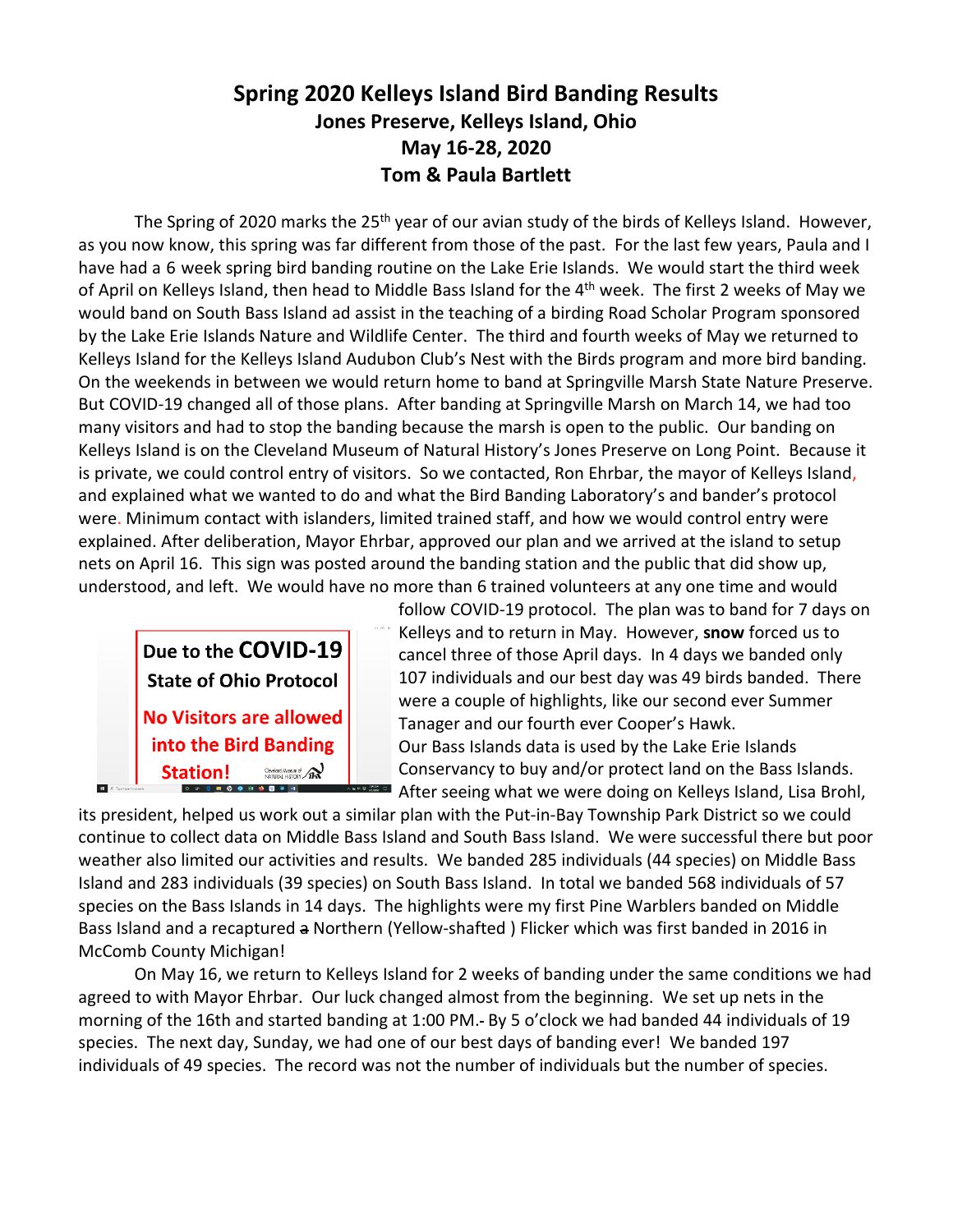

Included in the number was a Chuck-will's-widow. It was the second record for the island but the first I had ever banded. This is a species normally found further south, related to Whip-poor-wills, but twice the size. In addition we banded 19 species of warblers including Blue-winged Warbler, Orange-crowned Warbler, and Hooded

Warbler, plus a Yellow-breasted Chat, a Scarlet Tanager, and 6 hummingbirds. We also captured an uncommon Silver-haired Bat in the first net check. Our best numbers day came on May 24 when we banded 220 individuals of 39 species. On this day the birds came all at once which forced us to close nets by 8:00 AM so we could band the birds captured. Once opened again, we had to close early to again catch up on the



banding. For those who wonder, volunteers frequently time me at the banding station. Under normal times, I can usually band a bird between 45 and 60 seconds. Flycatchers can take longer because they require more measurements.

#### **Kelleys Island May 2020 Totals**

- 25 Ruby-throated Hummingbird **1 Yellow-breasted Chat**
- 2 Downy Woodpecker 1986 1997 10 AM 2 Orchard Oriole
- **1 Yellow-shafted Flicker** 33 Baltimore Oriole
- 
- 
- **12 Alder Flycatcher** 21 Ovenbird
- 
- 
- 
- 
- 
- 
- 
- 
- 
- 
- 
- 
- 
- 
- 
- 7 Gray-cheeked Thrush 62 Yellow Warbler
- 
- 
- 
- 
- 
- **1 Chuck-will's-widow** 1 White-crowned Sparrow
	-
	-
	-
- 11 Eastern Wood-Pewee 2 Brown-headed Cowbird
- 64 Yellow-bellied Flycatcher 43 Red-winged Blackbird
- **5 Acadian Flycatcher** 13 Common Grackle
	-
- **17 Willow Flycatcher 2 Blue-winged Warbler**
- 48 "Trail's" Flycatcher 11 Black-and-white Warbler
- **73 Least Flycatcher** 14 Tennessee Warbler
- **8 Great Crested Flycatcher 2 Orange-crowned Warbler**
- **2 Eastern Kingbird** 27 Nashville Warbler
- **3 White-eyed Vireo 2 Connecticut Warbler**
- 1 Blue-headed Vireo **18 Mourning Warbler**
- **5 Philadelphia Vireo** 34 Common Yellowthroat
- **4 Warbling Vireo 6 Hooded Warbler**
- 21 Red-eyed Vireo 36 American Redstart
- 5 Blue Jay **3 Cape May Warbler**
- 14 House Wren **4 Northern Parula**
- 1 Carolina Wren **138** Magnolia Warbler
- 3 Ruby-crowned Kinglet 7 Bay-breasted Warbler
- 7 Veery **14 Blackburnian Warbler**
	-
- 67 Swainson's Thrush 28 Chestnut-sided Warbler
- 2 Wood Thrush 1 Blackpoll Warbler
- 9 American Robin 6 Black-throated Blue Warbler
- 37 Gray Catbird **9 "Western" Palm Warbler**
- **4 Brown Thrasher** 6 Yellow-rumped (Myrtle) Warbler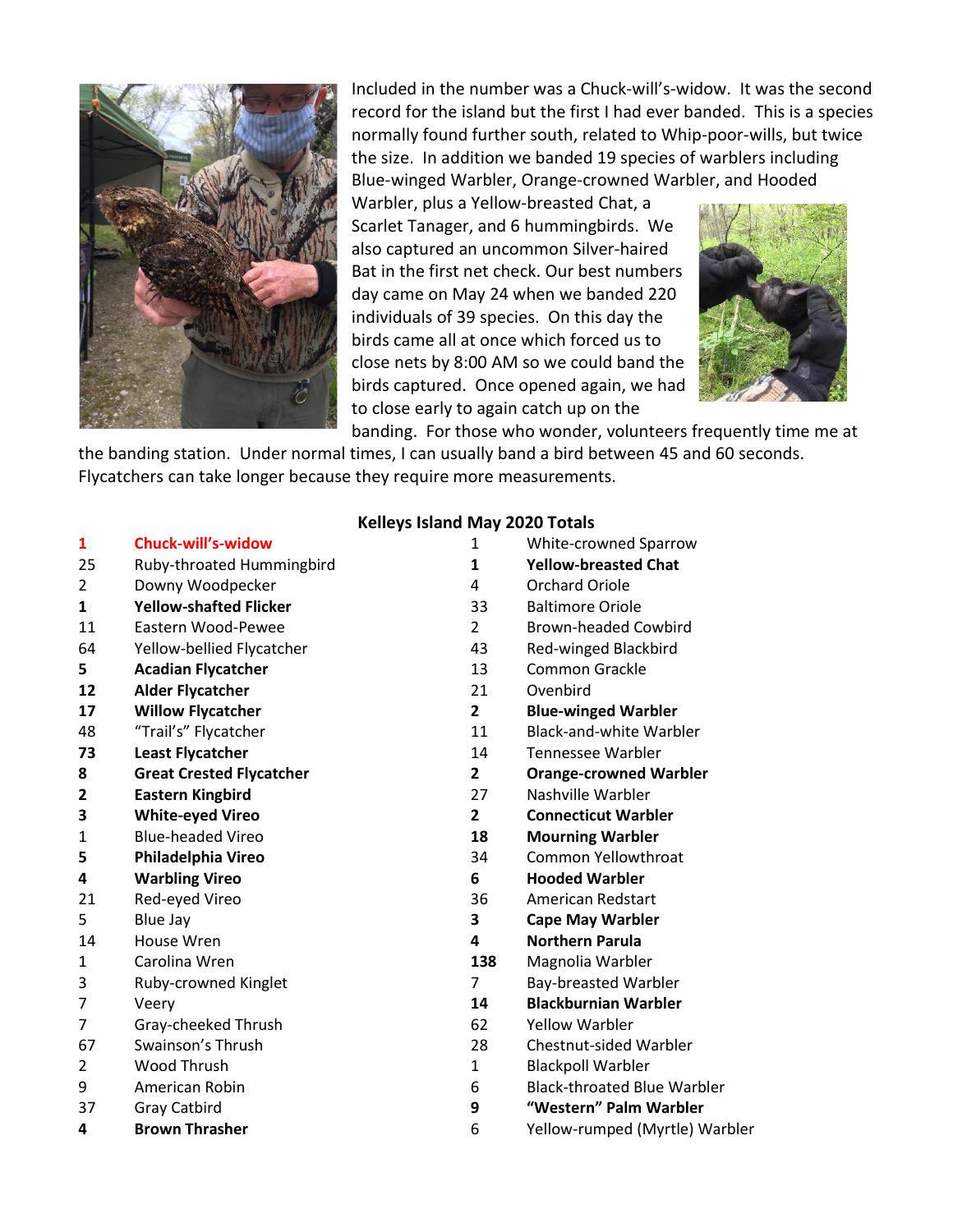- 
- Cedar Waxwing 34 Canada Warbler
- American Goldfinch 38 Wilson's Warbler
- Chipping Sparrow **2 Scarlet Tanager**
- Lincoln's Sparrow 8 Northern Cardinal
- Swamp Sparrow 25 Indigo Bunting
- White-throated Sparrow

 $B$ old = Unusual

**recaptures 1296 birds handled**

- **European Starling** 11 Black-throated Green Warbler
	-
	-
	-
	-
	-

### **st banded record for Kelleys Island**

 **species 1161 individuals banded days 1246.50 net hours of effort escapes / released birds 0.93 birds banded per net hour of effort casualties 0.39 % casualties/bird handled**

## **Kelleys Island April 2020 Bird Banding Results**

| 1  | <b>Cooper's Hawk</b>              | 1 | <b>Field Sparrow</b>            |
|----|-----------------------------------|---|---------------------------------|
| 1  | Downy Woodpecker                  | 1 | Song Sparrow                    |
| 1  | Northern (Yellow-shafted) Flicker | 1 | White-throated Sparrow          |
| 13 | <b>Brown Creeper</b>              | 1 | Dark-eyed (Slate-colored) Junco |
| 1  | Carolina Wren                     | 1 | Common Grackle                  |
| 27 | Golden-crowned Kinglet            | 5 | Yellow-rumped (Myrtle) Warbler  |
| 30 | Ruby-crowned Kinglet              | 1 | <b>Summer Tanager</b>           |
| 18 | Hermit Thrush                     | 1 | <b>Northern Cardinal</b>        |
| 3  | American Robin                    |   |                                 |

So far in 2020, we have banded 1268 individual birds of 77 species on Kelleys Island. For the last several years we have tried to band more than 1000 individuals each spring but the closest we have come is 966. This year, in 17 days we passed that number by far.

Special thanks to all those who made this a very successful spring of bird research. On Kelleys Island those include Mayor Ron Ehrbar, Kevin Ertley of Morse Farms, Kathy Reddinger, Chris Ashley of Kelleys Island State Park, Alexi Panehal, scribe, Tyler McClain, Sandy Teliak, Stephanie Tiell, and Scott and Jodie Smith. On the Bass islands we thank Russ and Lisa Brohl, Nancy Welter, Teddi Keith-Morris, Bob Stausmire, Ken Farber, the Putin-Bay Township Park District, and the Barnhill Family.

### Sell**ect Photos from the Spring 2020 bird banding:**